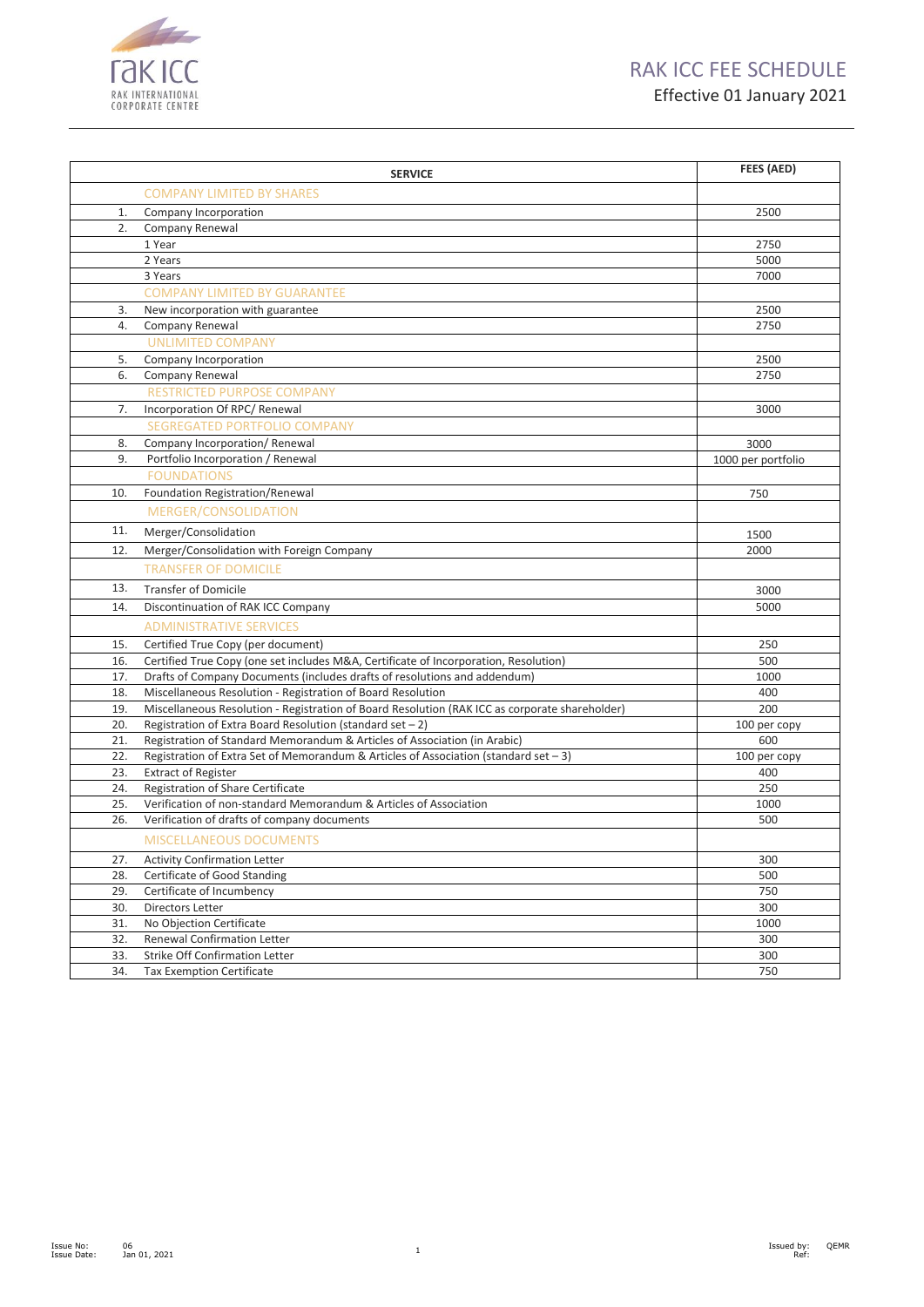

|     | <b>AMENDMENTS</b>                                                         |                |
|-----|---------------------------------------------------------------------------|----------------|
| 35. | Amendment of Memorandum & Articles of Association                         | 500 per clause |
| 36. | <b>Transfer of Shares</b>                                                 | 1000           |
| 37. | Changes to Director/Secretary (Add/Remove Director/Secretary)             | 500            |
| 38. | Change of name of RAK ICC Company                                         | 1250           |
| 39. | Change in name or address of registered agent                             | 1000           |
| 40. | Change from one registered agent to another registered agent              | 1250           |
| 41. | Corrections to Memorandum & Articles of Association (after incorporation) | 1000           |
| 42. | Change in activity                                                        | 500            |
| 43. | Changes to Share Capital                                                  |                |
|     | 43.1 Change in currency                                                   | 500            |
|     | 43.2 Increase in authorized capital & allotment of increased shares       | 500 & 1000     |
|     | 43.3 Reduction of capital                                                 | 1500           |
|     | 43.4 Classification of shares (after incorporation)                       | 1500           |
|     | 43.5 Changes in joint Shareholding                                        | 1000           |
|     | 43.6 Redemption of shares                                                 | 1000           |
|     | 43.7 Treasury shares (Purchase/ Redeem/Transfer)                          | 1000           |
| 44. | Registration of Restated M&AA                                             | 1250           |
|     | <b>REGISTRATION OF A CHARGE</b>                                           |                |
| 45. | Registration of a charge                                                  | 750            |
| 46. | Registration of a variation of a registered charge                        | 750            |
| 47. | Removal of a registered charge (Release of Charge)                        | 750            |
|     | <b>LIQUIDATION OR VOLUNTARY STRIKE-OFF</b>                                |                |
| 48. | Liquidation or Voluntary Strike-Off                                       | 750            |
| 49. | Certificate of Dissolution                                                | 200            |
| 50. | Documents referred to in regulations - termination of summary winding up  | 500            |
| 51. | Late notification penalty for liquidation or Voluntary Strike-Off         | 500 per annum  |
| 52. | Request to register a notice of appointment of voluntary liquidator       | 200            |
|     | <b>REGISTERED AGENT</b>                                                   |                |
| 53. | Agent Onboarding                                                          | 12500          |
| 54. | Agent Renewal                                                             | 12500          |
| 55. | Portal login & Login Renewal fee                                          | 50 per month   |
|     | <b>OTHER FEES</b>                                                         |                |
| 56. | Application for appointment of inspectors                                 | 1000           |
| 57. | Agent resignation                                                         | 750            |
| 58. | Cancellation of service                                                   | 250            |
| 59. | Name Reservation Extension for 90 days                                    | 500            |
| 60. | Urgent processing fee (refer notes)                                       | 1000           |